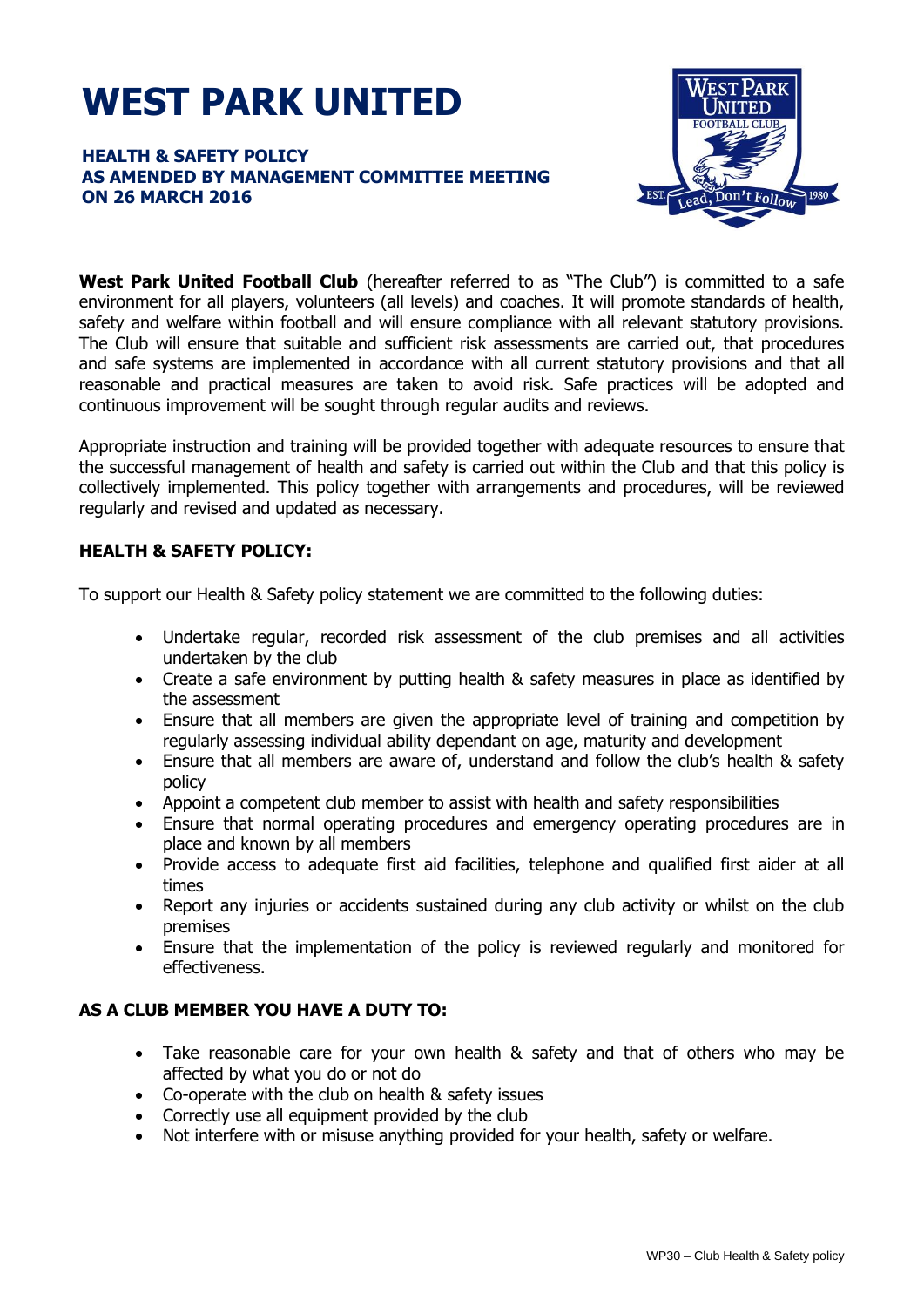# **HEALTH & SAFETY POLICY INFORMATION**

#### **Introduction**

Health and safety is important to all clubs and organisations. Clubs have a legal obligation towards the health and safety of volunteers.

As a start, the club should demonstrate its commitment to the protection of its members and volunteers against the risk of harm or injury by producing a Health and Safety Policy (see Resource Template). It is important to write the policy in consultation with the club committee and the club members so that as many people as possible understand the policy and therefore are more likely put it in to practice and adhere to the regulations.

To protect the club, and to ensure that you monitor and learn from all accidents and injuries, you should keep an Incident Log (see Resources Example) to record all such events affecting club members and visitors, whether on or off the premises

#### **Duty of Care**

The duty of care is a general legal duty on all individuals, football clubs and governing bodies  $\omega$ avoid carelessly causing injury to persons. The system has developed over many years and it is relevant to all, regardless of the size of your Club, its income or whether you have paid staff.

A duty of care can arise in many ways, such as:

- $\sqrt{ }$  Training and match days
- $\sqrt{ }$  Loaning equipment to others
- $\sqrt{ }$  Fund-raising walks, events and sponsored runs
- $\sqrt{ }$  Hosting tournaments and competitions
- $\sqrt{ }$  Organising day trips
- $\sqrt{\phantom{a}}$  Selling food at events.

## **The Health & Safety Executive (HSE)**

Any club employing staff must register with the Health and Safety Executive. Clubs with volunteers only do not normally have to register. Clubs with volunteers only, do not normally have to register their activities unless they are classed as dangerous activities.

The HSE often works with the National Governing Bodies (NGB's) of sport to develop guidance on the approach to risks, however self-regulation also plays an important role in the majority of sports. Clubs that own or are responsible for premises or buildings must register with the local Fire Authority. Clubs that prepare, store, supply or sell food on five or more days in any five week period must register with the local Environment Health Department.

The HSE have not published any information specific to football clubs, however in conjunction with the Charities Safety Group, they have published a guidance book 'Charity and Voluntary Workers, a guide to health and safety at work', this publication states: "In general, the same health and safety standards should be applied to voluntary workers as they would to employees exposed to the same risks. However, if the risk assessment shows that the risks to voluntary workers are different, the preventative and protective measures taken should reflect the different risks. HSE considers it good practice for volunteers to provide the same level of health and safety protection as they would in an employer/ employee relationship, irrespective of whether there are strict legal duties".

This publication also gives general guidance with regards to how health and safety legislation applies to voluntary workers, and is available from HSE books. The Health and Safety Policy template provides examples of good practice and guidance on the contents required. Each club's policy will differ depending on the sport, the type of club premises, if the club owns or hires its facilities, if it has paid employees, junior members or participants with special needs etc. You will also require an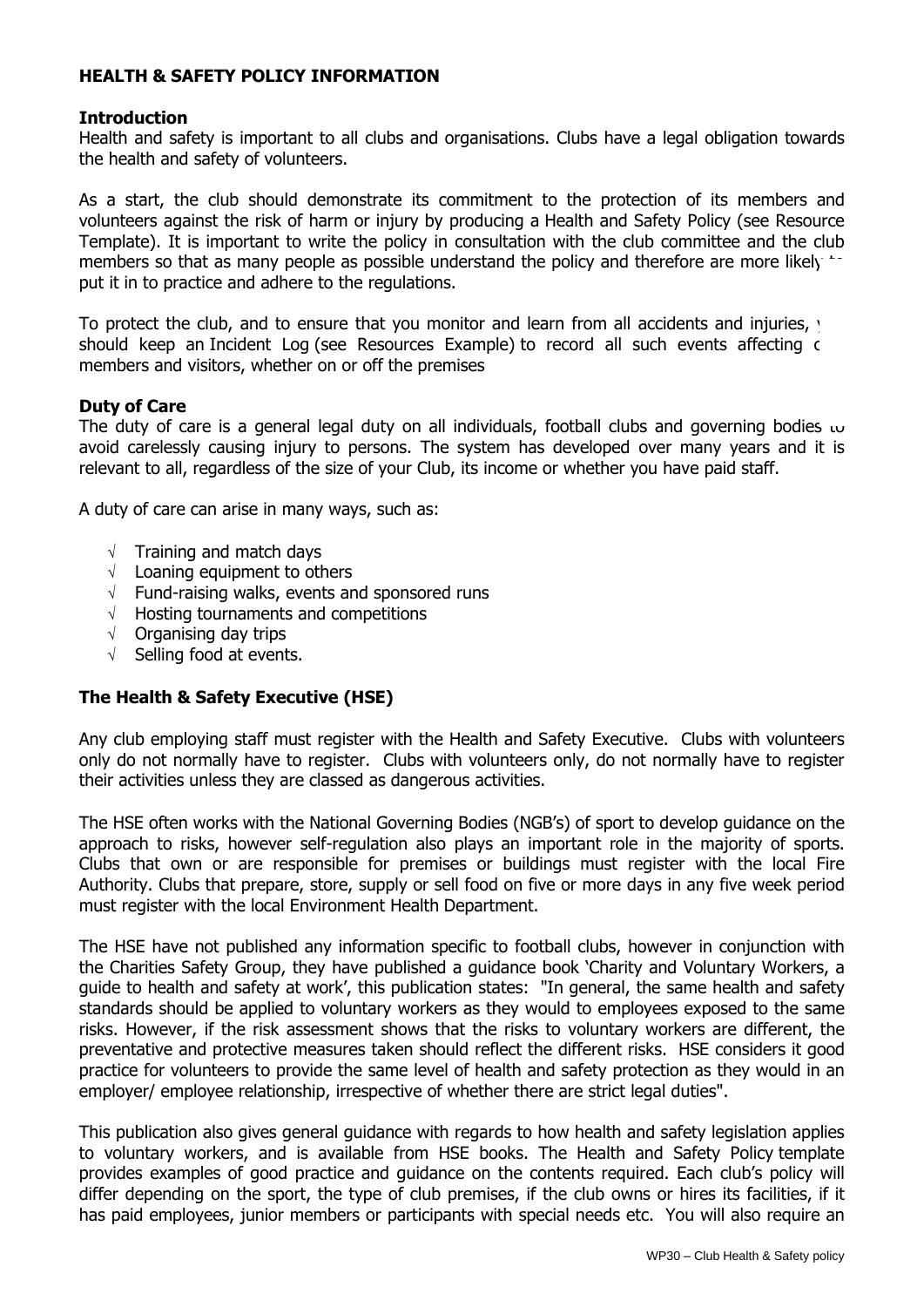Incident Log in which to record all accidents, injuries and incidents affecting members and visitors both on and off your premises.

# **HAZARD IDENTIFICATION AND RISK ASSESSMENT**

In order to discharge the duty of care to provide a safe environment for Football it is necessary to identify hazards, assess the associated potential risks, then take action to eliminate the hazard. Failing this, action must be taken to either eliminate the risks or reduce them to an acceptable level to the respective activities.

Within the context of Football, risk must be assessed in terms of:

- **Low Risk** No risk or minimal risk of injury
- **Medium Risk** Some risk of injury

**High Risk Theory Control High risk of injury** 

Note; Only if the risk has been assessed as 'Low' should a match, activity or training session be permitted to proceed. The following diagram outlines the procedures to be followed:



## **DEFINITIONS**

## **HAZARD:**

A hazard is something with the potential to cause harm to an individual. This can be an object, an activity and even a substance. In football, examples would include the following:

Objects- goalposts, fencing, nets, studs/football boots etc.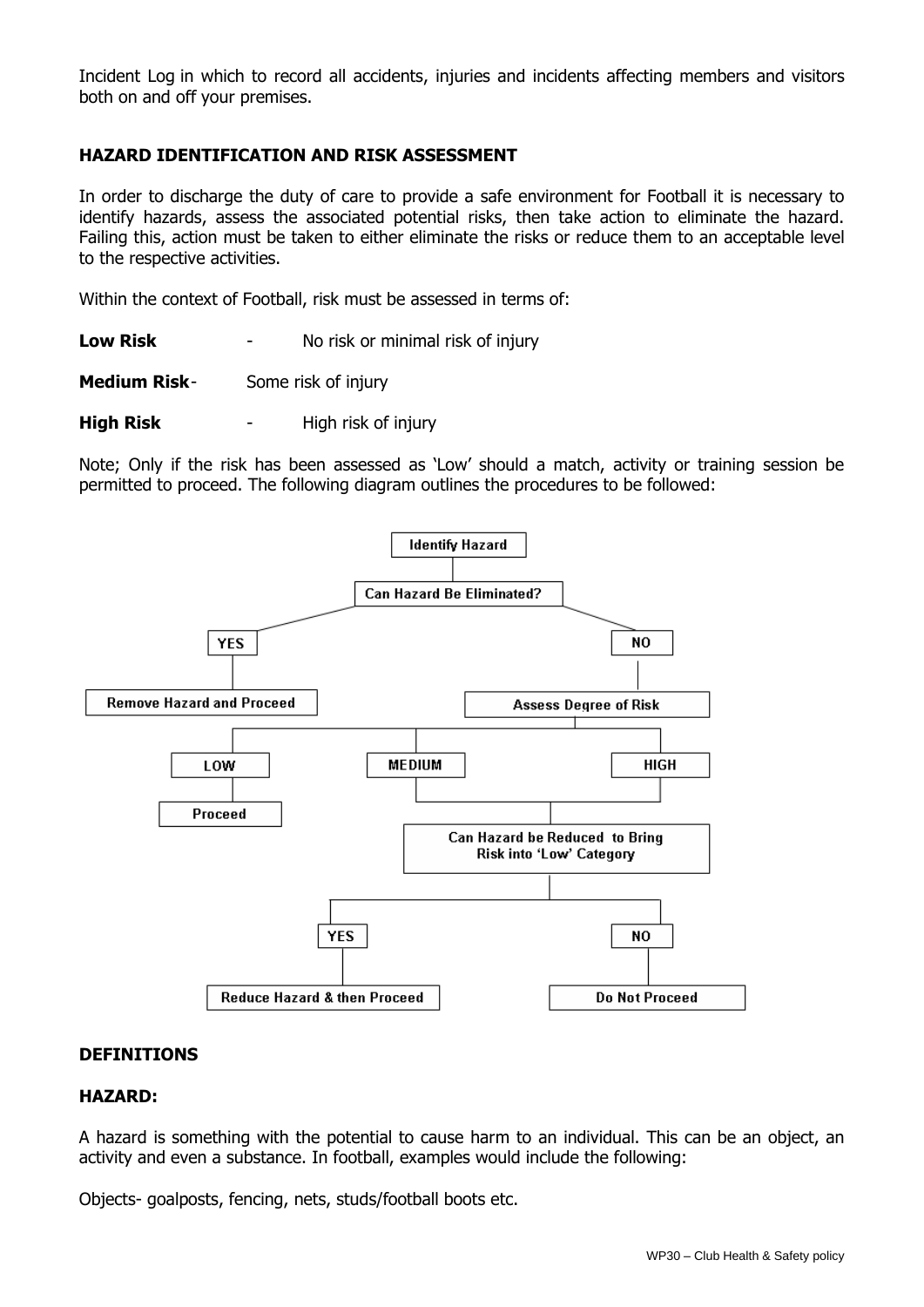Activity- playing games, training activities, travel, matches etc.

Substance- eg. water on playing/training surfaces, also in the form of ice, snow, or foreign objects etc.

## **RISK:**

Risk expresses the likelihood that the harm from a potential hazard is realised. Risks are normally categorised as **low, medium or high**.

The principles of Risk Assessment are:

- a) Identify the hazard
- b) Identify those who might be harmed and how.
- c) Evaluate the risk (low, medium or high) and decide whether there are existing precautions and if these are adequate or are more required.
- d) Record the findings.
- e) Review the assessment and revise if necessary.

#### **RISK ASSESSMENT**

A formal and recorded process to weigh up the suitability and safety of any activity by identifying the hazards that could potentially cause harm and taking the appropriate precautions or actions required to prevent harm or injury.

The risk assessment should be undertaken by a 'competent' person,. Ask other club members or committee members what they think as they may have noticed things which are not immediately obvious.

**Make an inventory** of club activities and tasks.

**Identify the hazards** for each of these activities – on and off site – and decide if the hazards are minor or significant.

**Evaluate the risks** and decide whether the existing precautions are adequate or whether more should be done.

**Decide if the risk is acceptable and prioritise the significant hazards** – identify whether the risk is high, medium or low by deciding which could result in serious harm or affect several people see over page for more details on prioritising risks.

**Select method of control** – check that all reasonable precautions have been taken to reduce the risk and avoid injury, however be aware that even after all precautions have been taken, some risk usually remains

**Record the findings** - keep the written record for future reference, it can help if you become involved in any action for civil liability. It can also remind you to keep an eye on particular hazards and precautions.

**Implement measures** to reduce the risks

**Monitor** – ensure that the standards are maintained.

**Regularly review** – it is good practice to review your assessment to make sure that the precautions are still working effectively.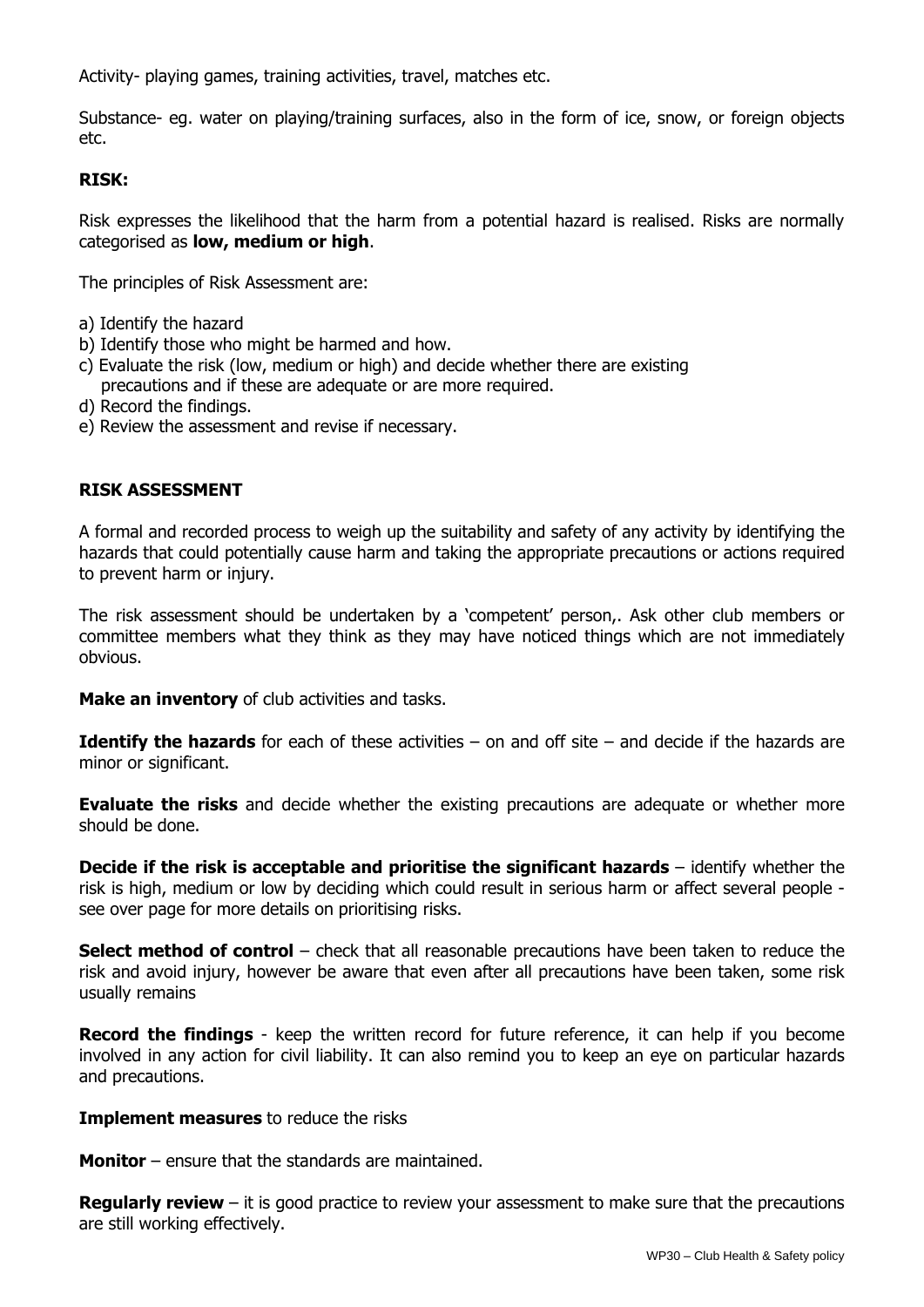# **Normal Operating Procedures (NOP) Template**

Operating Procedures set out how all the various common functions of your football club are carried out. These will be specific to your particular circumstances. Recording these arrangements in a Manual and bringing them to the attention of all relevant people will both inform them and protect your club from potential actions in the event of an incident occurring.

# **THE NORMAL OPERATING PROCEDURES MUST BE SPECIFIC TO THE CLUB'S CIRCUMSTANCES.**

The NOP should follow headings such as:

# **1. Supervision of Junior sessions**

- Identify the number of qualified first aiders required
- Identify the numbers of qualified coaches required
- Coach to participant ratios.

# **2. Junior Misbehaviour**

Should unacceptable behaviour continue a final warning should be given by the head coach. If rules are continually disobeyed the child should be asked to leave the session. The child's parent/ guardian should be contacted and asked to pick them up, if they are not available then the child should be asked to sit by the side of the session put on warm clothing and have a drink!!!

## **3. Risk assessment**

Regular and recorded risk assessments must be carried out for all on and off site activities.

- a) Identify potential hazards which could reasonably be expected to result in significant harm
- b) Identify who might be harmed
- c) Consider existing controls is the risk of significant harm low / unlikely, medium / possible or high / probable
- d) Where the risk is identified as medium or high, identify the action required
- e) If the risk is low, further precautions are optional and the activity may proceed
- f) Where the risk is medium, it is desirable that further precautions are taken before the activity proceeds
- g) If the risk is high, the risk should be significantly reduced before commencement of the activity.

# **4. Injury and incident reporting**

To comply with the Reporting of Injuries, Diseases and Dangerous Occurrence Regulations 1995, it is a legal requirement to immediately report all accidents and dangerous occurrence incidents.

This report must be made to the committee who shall make a detailed record in the accident book of the accident/ dangerous occurrence and decide if the HSE should be informed.

All incidents which require police involvement (i.e. theft, assault) must be recorded in writing by completing an accident/ incident report form.

There is a statutory requirement to keep accident records for a period of 3 years.

## **5. Erecting and Dismantling Equipment**

WP30 – Club Health & Safety policy All equipment must be erected and dismantled with due regard for the health and safety of self or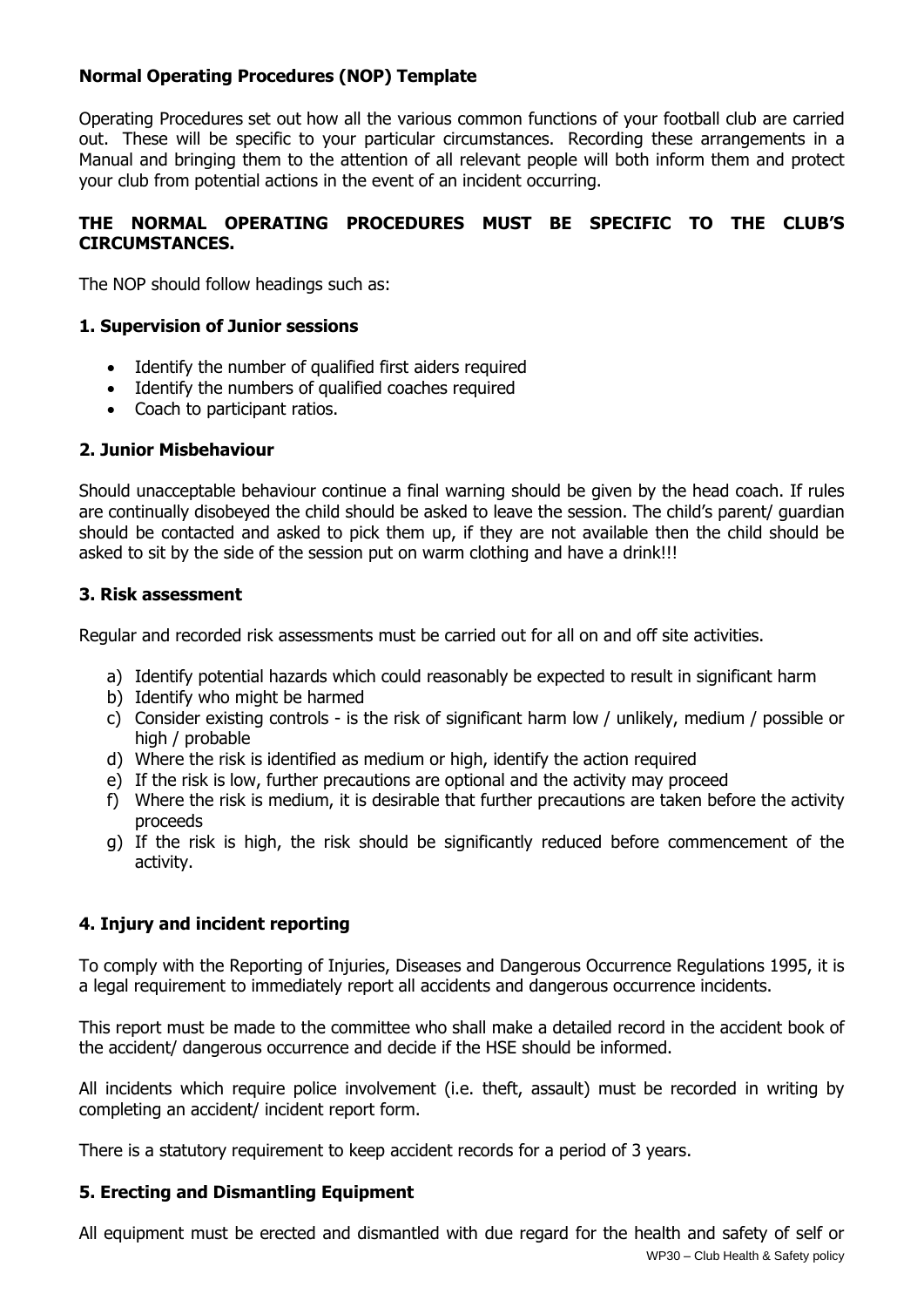other members. In all cases equipment shall be set up in accordance with best practice as defined by the sports governing body, manufacturers, suppliers and any training.

Under no circumstances should high risk equipment be left unattended once erected.

Members or staff should only be asked to erect equipment in which they have previous experience, knowledge or training.

All identified defective equipment should be removed to a safe and secure place of storage and marked 'out of order'. Defective equipment must be brought to the attention of the committee who shall make arrangement for repair and replacement.

# **6. Facility Opening Procedure**

- Open main doors and immediately turn off the security alarm
- Carry out a quick tour of the building ensuring that all corridors and fire doors are clear of obstructions
- Remove float from safe and place in till etc., etc....

#### **7. End of day procedures**

- Ensure all money is reconciled and locked in safe
- Check all windows are closed and lights are turned off
- Check all internal doors are closed
- Set alarm systems and lock front doors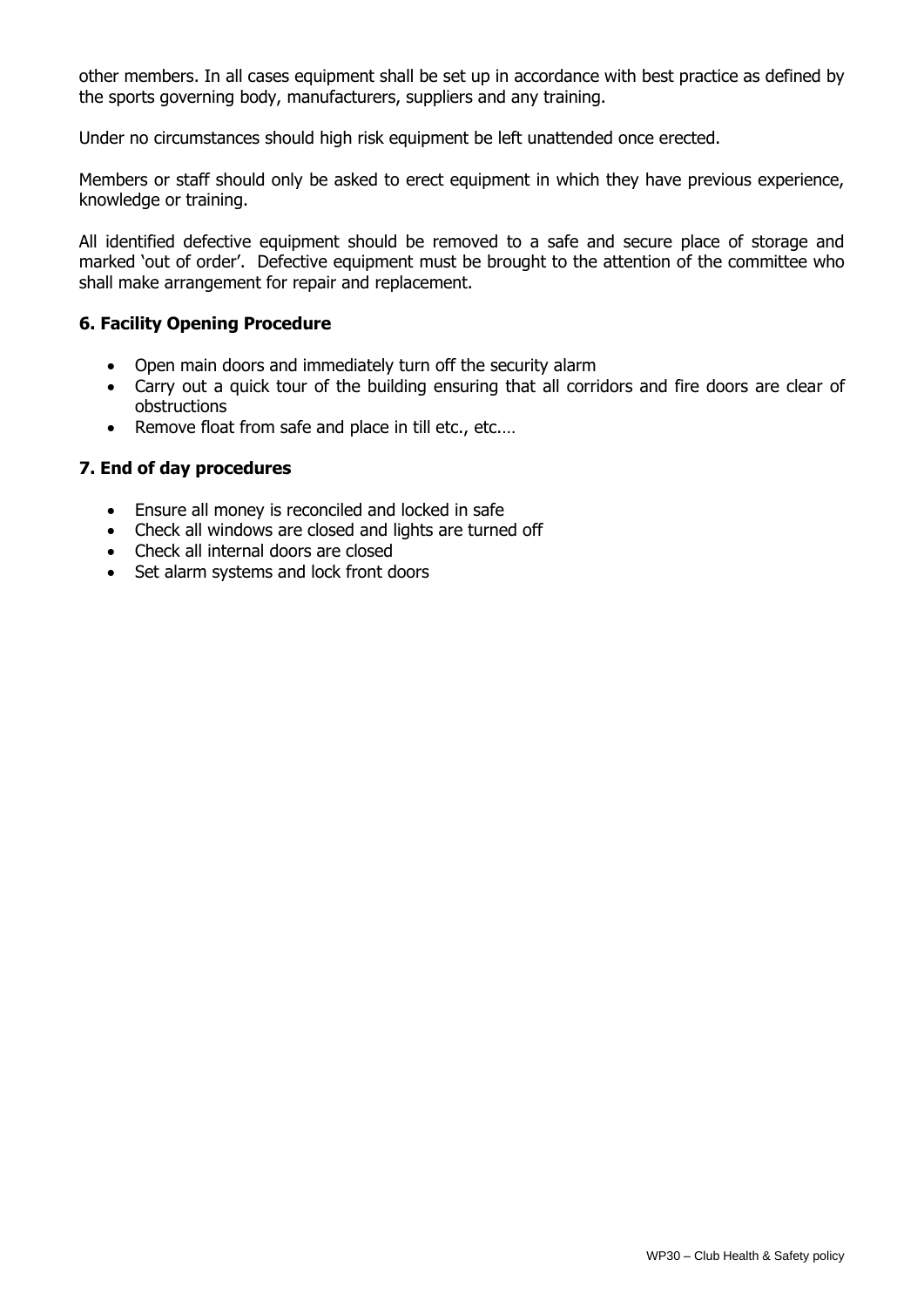# **Emergency Operating Procedures Template**

Date Issued: …………………

**THE EMERGENCY OPERATING PROCEDURES (EOP), OFTEN REFERRED TO AS THE EMERGENCY ACTION PLAN (EAP)** should be devised to assist club members in the event of any emergency situation arising. It is vital that all club members are aware of and understand these procedures. It is recommended that they are displayed in a prominent place i.e. club notice board if nearby to the training/ match facilities.

The procedures may vary in content depending on the size of the club or if the club owns the facility, club house, changing rooms etc. It is the responsibility of the club to ensure that its members are aware of all emergency procedures. However, if the club uses hired facilities then the facility manager should provide the emergency operating procedures.

Out of hours emergency contact numbers: ………………………………………………………………………

Person in charge of the following incidents: ……………………………………………………………………………………………

The following procedures are based on a club which owns a large club facility. The EOP should follow headings such as:

#### **1. First Aid**

A first aid kit is located: …………………………………………………………………………………………...........

The nearest telephones are located: ………………………………………………………………………...

Should a member of the club require first aid treatment a first aider should be summoned by the quickest available means. NB. A qualified first aider should be in attendance at all club sessions.

Most emergencies can be resolved by an on the spot response, however in the event of a serious incident, which could range from an injury or illness requiring medical treatment to a fatality, formal procedures must be in be place i.e.:

**Minor Injury** e.g. small cut, graze, bumps, bruises

- a) Take appropriate First Aid action
- b) Make provision for the injured person to rest or continue as appropriate
- c) Record any incident or injury and complete the accident book/ forms.

## **Major Injury**

- a) Arrange for injured person to be taken to hospital or ring for an ambulance. Use your discretion as to whether to administer First Aid.
- b) Telephone the next of kin.
- c) Record any incident or injury and complete the accident book/ form.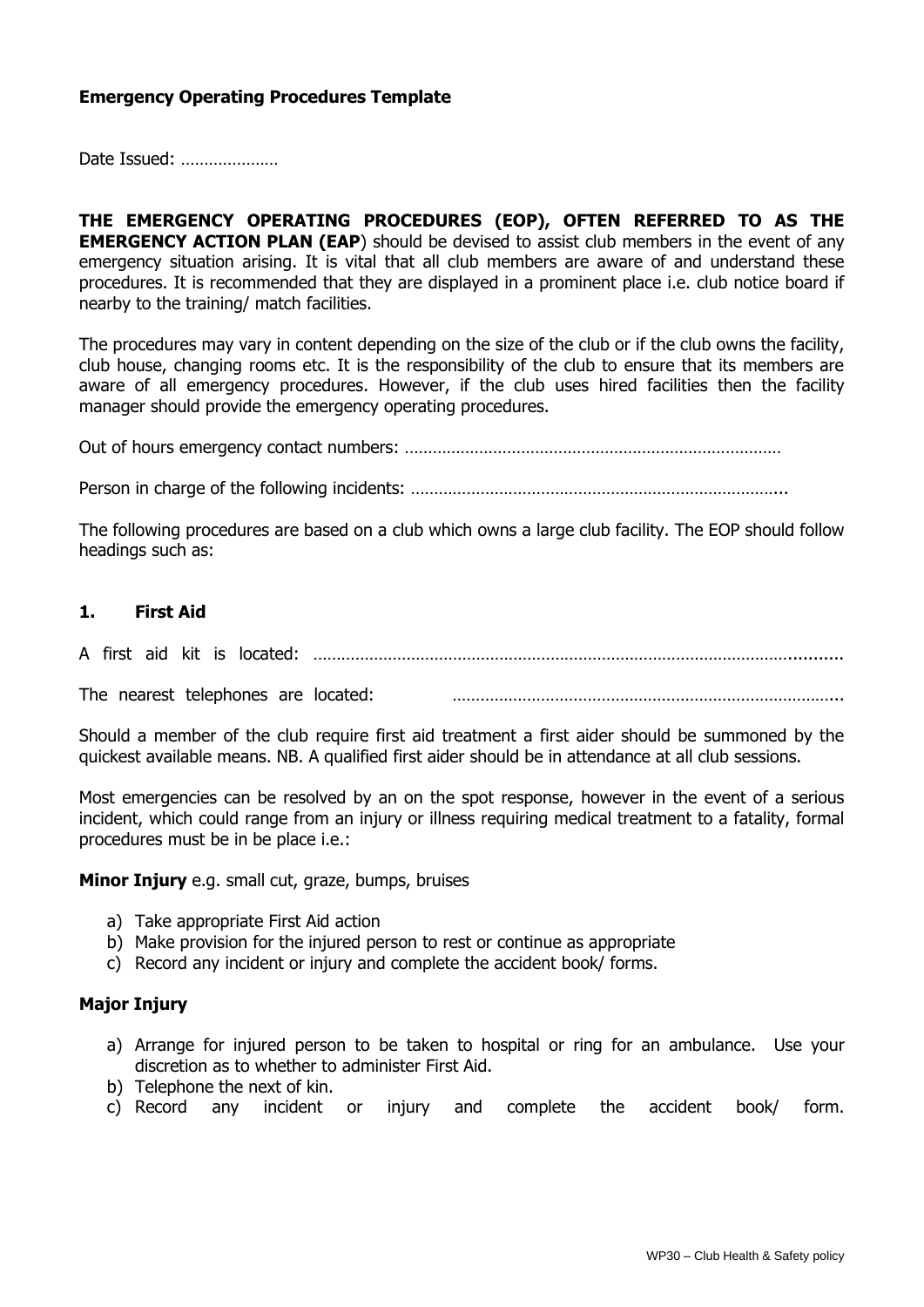# **2. Contacting the emergency services**

When calling the emergency services it is important that they are given the full information. Remember, when calling 999 for the police, ambulance or fire brigade, the 'control room' for these services may not be local, do not expect the operator to know where your club is located.

# **Procedure:**

- Keep calm, speak clearly
- Give your name state the service(s) that you require
- Give full name, address and telephone number of the club/ facility/ school
- Location, details and time of the accident/ incident
- Number of casualties and their condition together with the details of any treatment which is being administered or has be given
- Access point for ambulance
- Someone should be instructed to meet the ambulance which will aid the medics to reach the casualty as quickly as possible.

# **3. Fire**

On discovering a fire the nearest fire alarm must be activated. Do not attempt to tackle the fire unless safe to do so (i.e. the fire can be quickly extinguished with the minimum of risk to self).

It is the responsibility of the club committee to ensure that all members and staff understand the basic fire precaution arrangements and procedures:

- The location of fire alarms and how to use them
- The location of fire exits
- The location of assembly points
- The location of fire extinguishers and fire fighting equipment

A fire point should be allocated. If evacuation is necessary it is important to remember the following golden rules:

- Do not panic keep a clear head
- Raise the alarm and call the fire services
- Do not stop to collect personal belongings or allow others to do so
- No heroics People before property
- Close doors behind you
- Where possible use the nearest fire exit
- Take all registers and once at the assembly point account for all participants and coaches
- Do not use any lifts
- Do not re-enter the building or allow others to do so until instructed by the Fire Officer in charge.
- Record any incident or injury and complete the accident book/ form.

# **4. Theft or facility break in**

Complete an incident report form to record the name, address and telephone number of the person whom the theft has occurred against. The person should be asked if they wish the theft to be reported to the police.

If there are reasonable grounds to suspect that a particular person may have been involved in the theft then the police must be contacted and the person informed that this is the course of action being taken.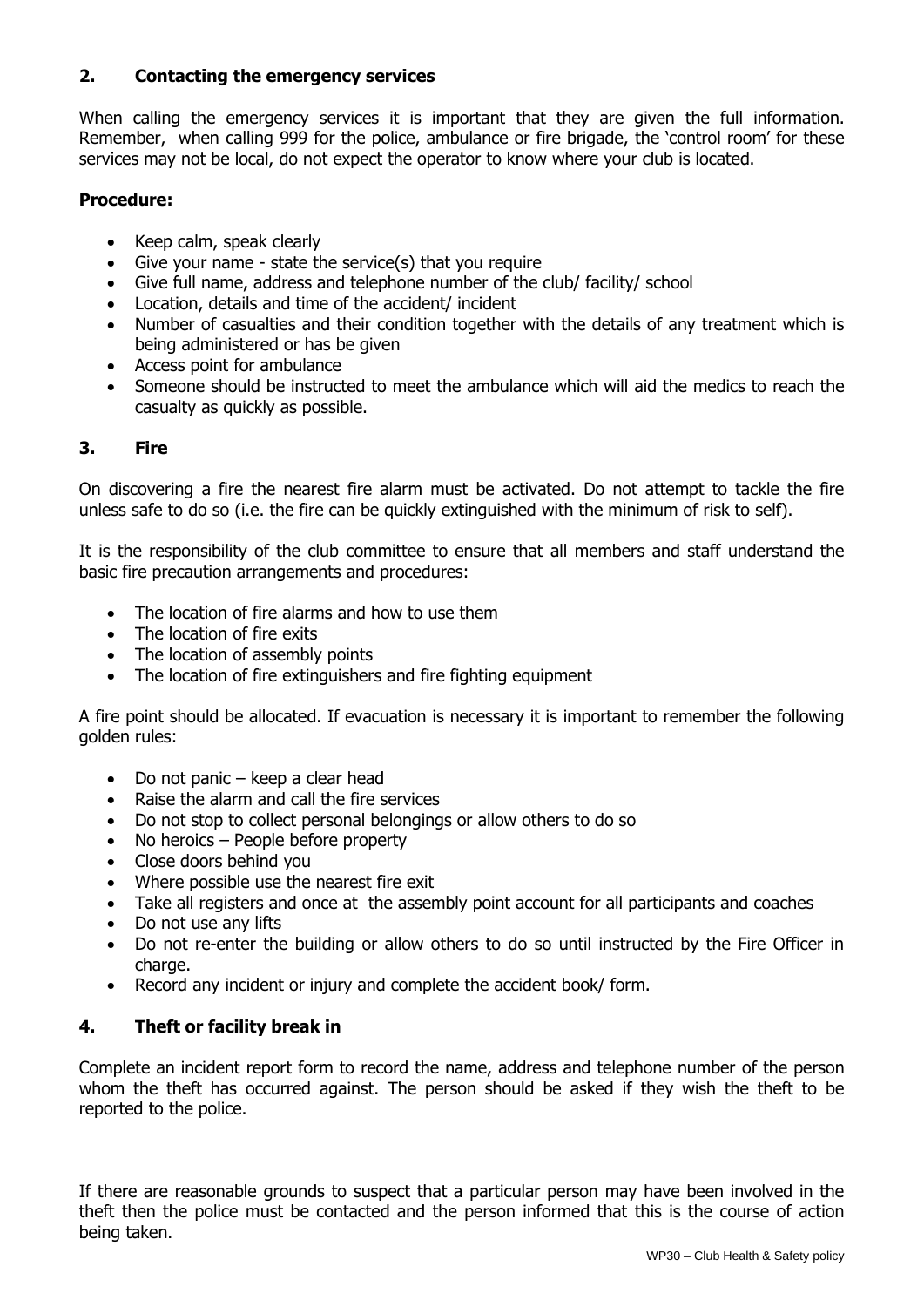If the person is still on the premises then they cannot be physically restrained or held against their will, the same is applicable to the person's property or clothing as this constitutes assault. Every effort should be made to detain the person until the police arrive. An incident report form should be completed.

# **5. Assault**

Should an actual or alleged assault incident take place the senior club official available should be informed or summoned if on the site.

The incident should be investigated in an attempt to find the background factors that led to the assault and seek witnesses (names and addresses to be taken). Where injury has been sustained, first aid should be provided and if necessary the ambulance and police service should be called. An incident report form should be completed.

# **6. Drug / alcohol abuse**

All persons found to be under the influence of drugs and/ or alcohol shall be escorted off the club site by the most senior club official available. It is important that club members or staff do not unduly place themselves at risk when dealing with disruptive or threatening behaviour relating from drug or alcohol abuse: in all such cases the police service should be summoned.

In serious cases (i.e. unconscious casualty) the ambulance service must be called. During the interim period the casualty should be treated by a qualified first aider.

In such cases discarded items such as drug packaging should be brought to the attention of the ambulance service; this information may be vital to the emergency services to enable them to provide the appropriate care and treatment.

## **7. Lost person**

In the event of losing a person i.e. in a leisure facility, an announcement should be made over the public address system requesting them to come to the meeting point. In the case of children, do not mention that they are lost.

Do not request the assistance of members of the public in the search (i.e. 'we have a lost child – has anyone seen them'?)

Should the lost person not be located after an extensive search it may be necessary to call the police service (i.e. vulnerable persons).

I have read and understood the information contained in the Emergency Operating Procedures.

Name: ......……………………………………………………………………………………………………….……….

Position held within club: .............…………………………………………………………………………….……….

Signature: ..........…………………………………………………………………………………………………………

Date: ......…………………………………………………………………………………………………………………

# **Attachments :**

WP17 - Club Risk Assessment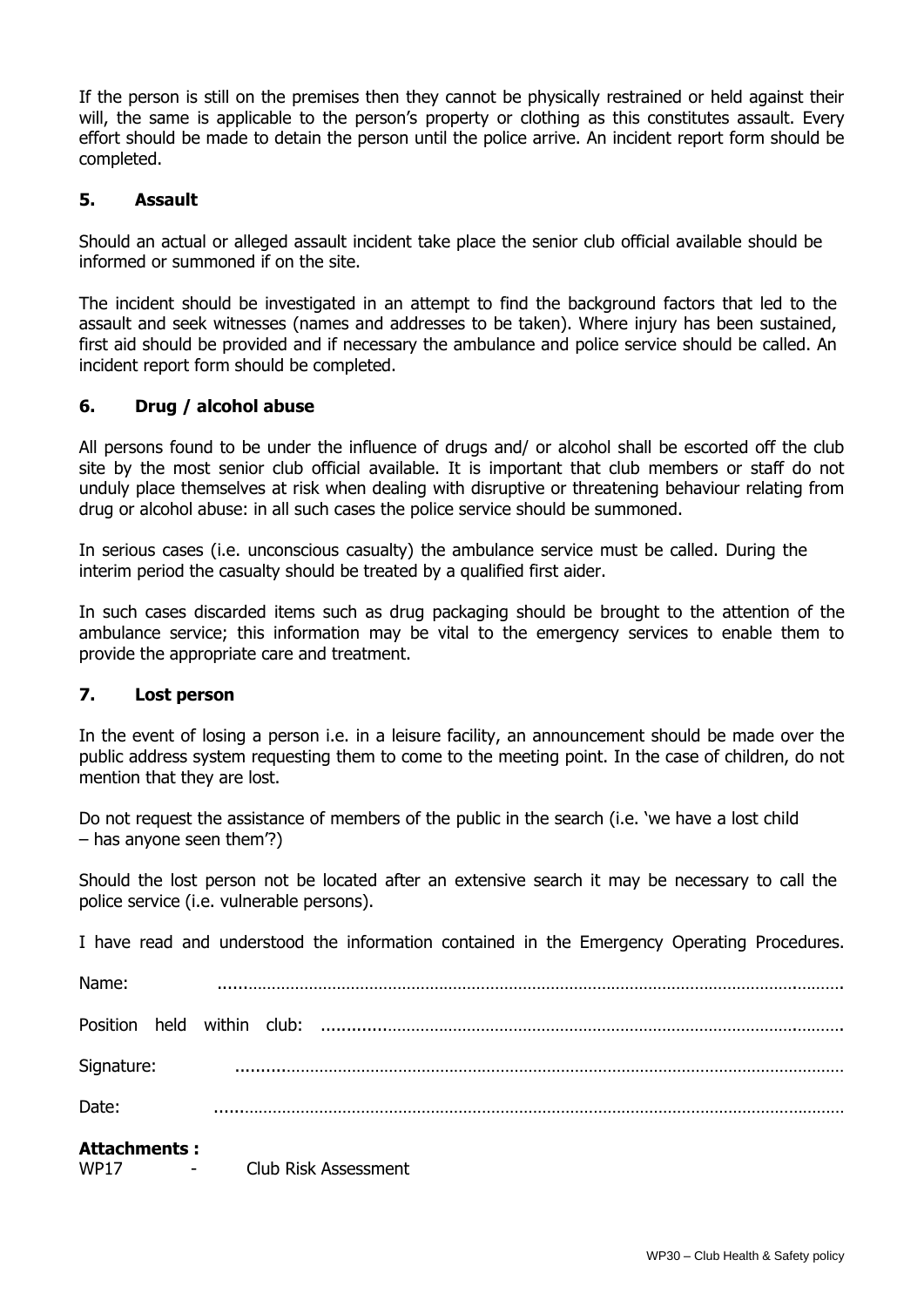# **PROCEDURES:**

- 1. Identify potential hazards which could reasonably be expected to result in significant harm
- 2. Identify who might be harmed
- 3. Consider existing controls is the risk of significant harm low/ unlikely, medium/ possible or high/ probable
- 4. Where the risk is identified as medium or high, identify the action required
- 5. If the risk is low, further precautions are optional and the activity may proceed
- 6. Where the risk is medium, it is desirable that further precautions are taken before the activity proceeds
- 7. If the risk is high, it is essential that the activity does not proceed until the risk has been significantly reduced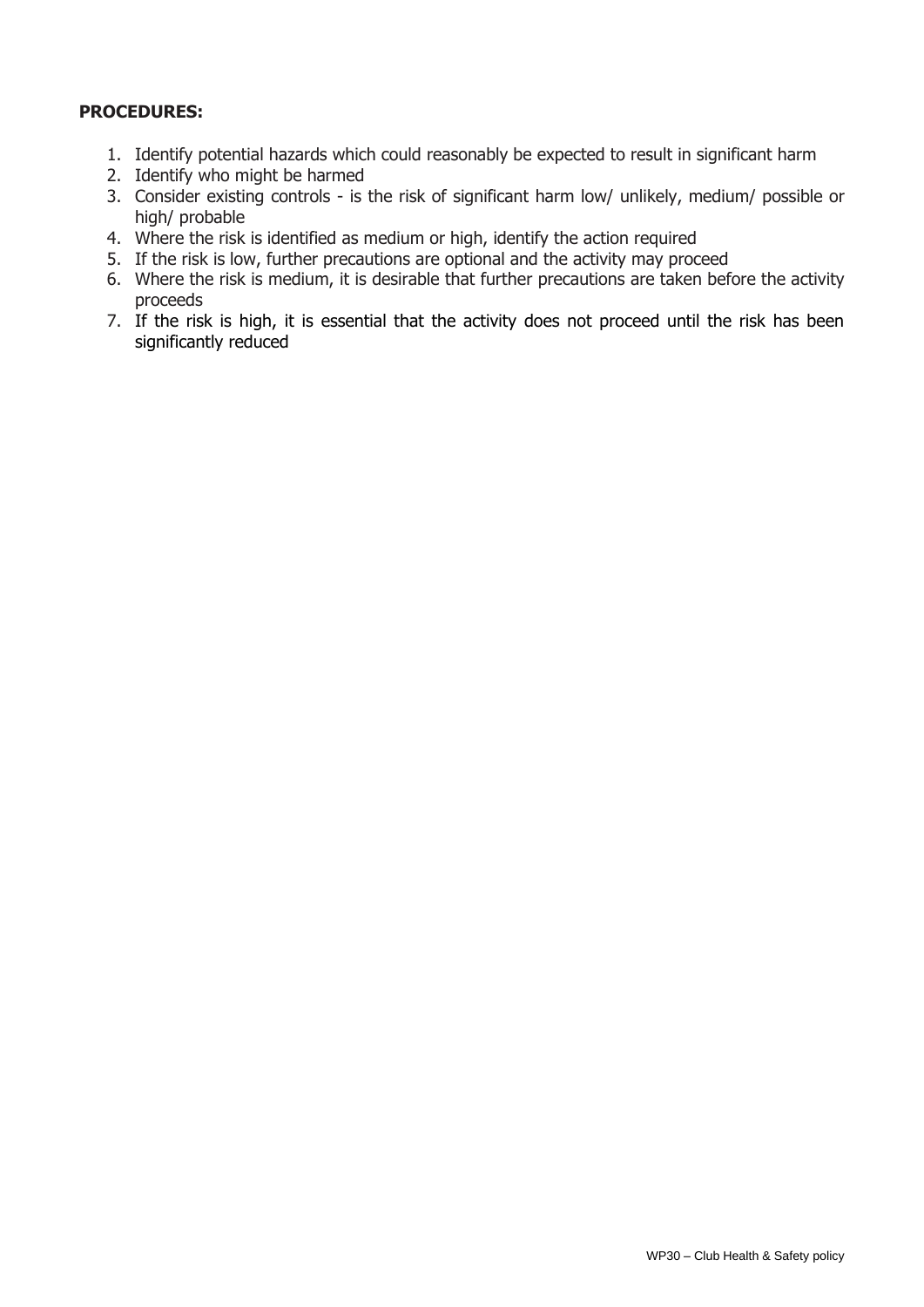WP30 – Club Health & Safety policy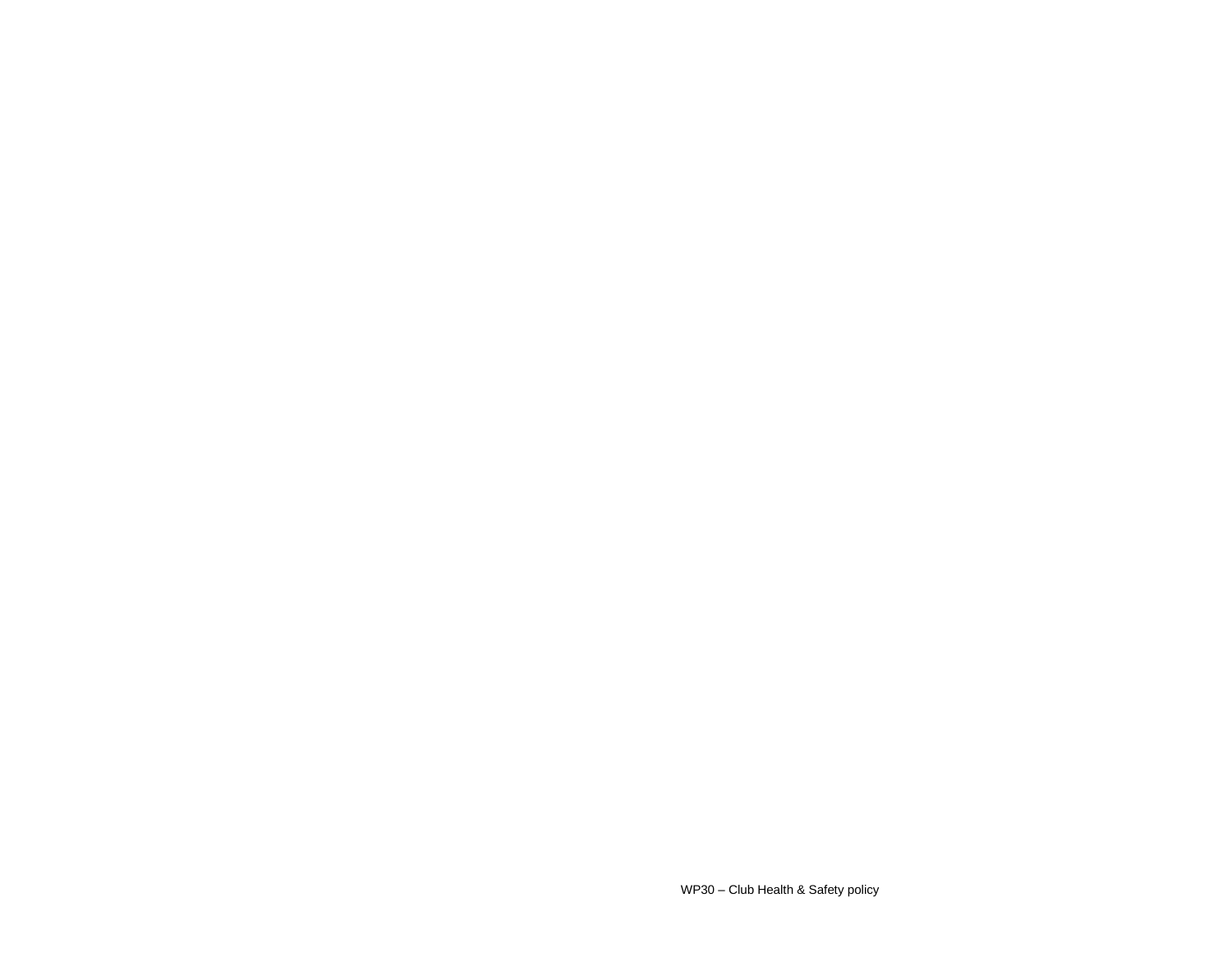## **RISK ASSESSMENT FOR JUNIOR MEMBERS**

'This year about 10,000 children and young people will be permanently disabled as <sup>a</sup> result of an accident' (Child Accident Prevention Trust)

The evidence proves that children are particularly susceptible to harm or injury. In reaction to the above shocking statistic it is hoped that all club's ensure that formal and regular risk assessments are in place to prevent and reduce the risks of junior members being harmed or injured.

#### **Junior Club Sessions**

The risk [assessment](http://www.helpforclubs.org.uk/NR/rdonlyres/6EA0B817-3074-42CB-A147-E72839D8DA71/0/riskassessmenttemplate.doc) process for junior sessions should only require the same procedures as your normal risk assessment process. You must be aware that many children have a lack of fear and they do not see the danger. Therefore ALL hazards, even those which have been rated as a minimal or tolerable risk must be regarded as a priority and actions must be put in place to reduce the risks. There is a risk [ratings](http://www.helpforclubs.org.uk/NR/rdonlyres/C116C0D6-EBB8-4236-9297-E1B7CFD7C5CE/0/riskratingstemplate.doc) [schedule](http://www.helpforclubs.org.uk/NR/rdonlyres/C116C0D6-EBB8-4236-9297-E1B7CFD7C5CE/0/riskratingstemplate.doc) to assist in planning the action to take.

It is unlikely that risk assessment is a new process to any club or coach, as informal risk assessment takes place at every session. All coaches and club helpers automatically assess the risks before and during their sessions. For example the coach arrives at the site early to set up the session and carry out a visual inspection to check for any unsafe conditions, any sign of damage to the equipment or facility which may cause a hazard.

It is recommended that all coaches continue to do their informal risk assessment, but this should also be backed up by a regular formal, written report.

The risk assessment should look for and correct any problem which may cause injury or harm, depending on the nature of the setting, resulting from:

Breakages, weather damage or vandalism Rubbish or animal faeces Inadequate cleaning Blocked access to emergency exits or along walkways Instability of large equipment, fences or barriers Dirty water in playing/training areas Non functioning of door or gate locks.

## **Safety Briefing for Junior Members**

It is important to brief junior members on their responsibilities for protecting themselves and others against injury or harm. They should be encouraged to enjoy the sessions and enjoy new experiences without being subject to high risks. Ensure that all participants:

Wear the correct football clothing e.g. Boots and not trainers Wear the correct protective clothing e.g. shin pads All clothing and protective clothing fits correctly and laces are done up properly Remove all jewellery, chewing gum etc. Are familiar with the environment in which they are playing, point out any potential obstructions or hazards Report any damage to equipment to the person in charge Warm up so that they are ready for exercise Always listen to instructions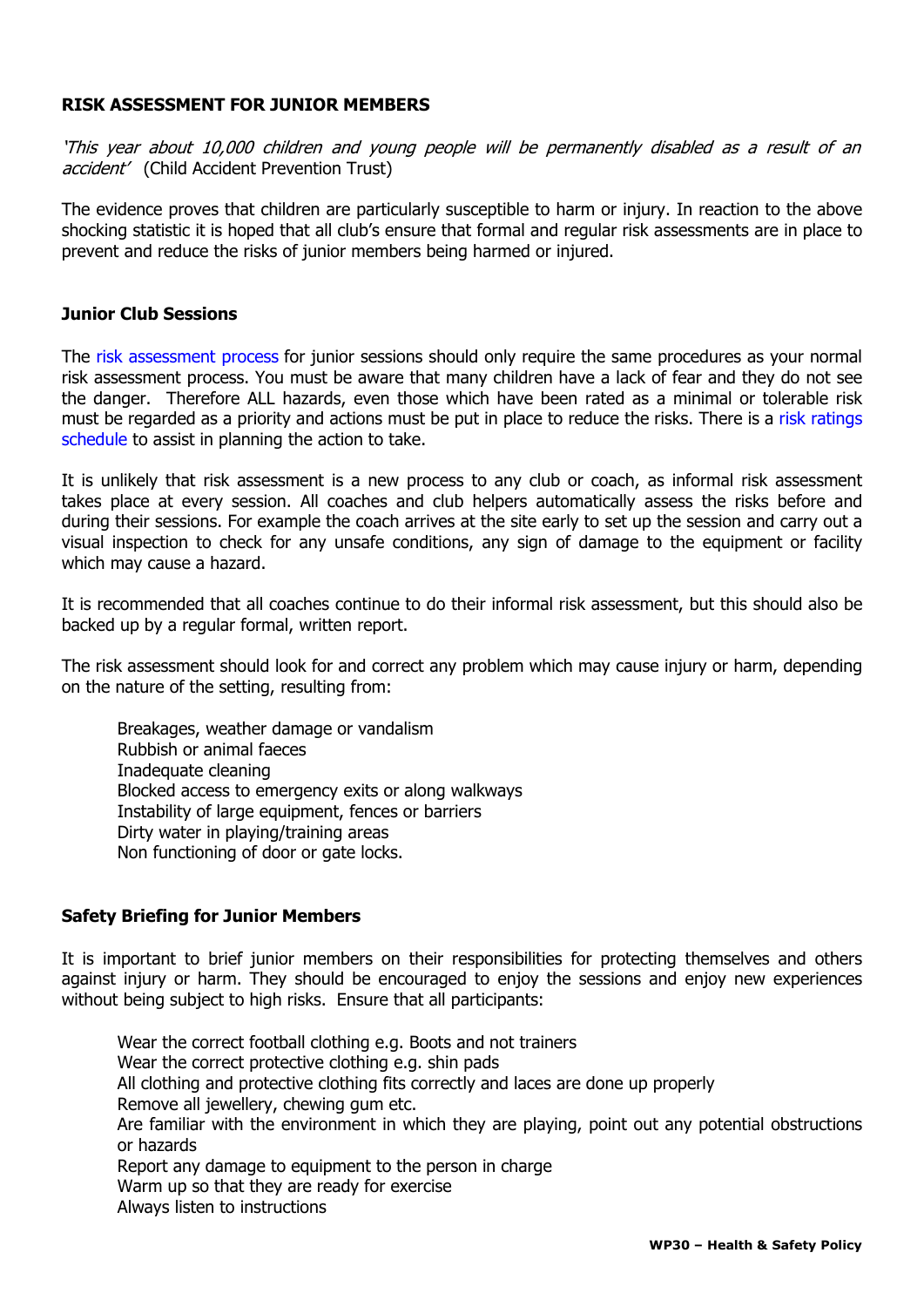Bring a drink with them to every session In the sun – wear a hat, long sleeved T-shirt, high protective sun crea

## **STAFFING RATIOS**

Through the SFA Quality Mark there are set minimum ratios for coaches/leaders to young people for coaching young people under the age of 18 years. The following circumstances should be considered for adjusting the ratio's of children per coach:

The nature of the activities The sex, age, attitudes, disability, behaviour and competence of the young people The extent to which people with special needs are included within the group The competence, experience and expertise of the coaches The duration and nature of the travel to and from the activity The type of venue The weather conditions The need to maintain a complete programme of supervision The risk assessment for each activity  $-$  high, medium or low risk

Providers of open access activity (as defined in The Children Act 1989) should use the ratio of 1:8 as a guideline for all activities involving 4.5 to 8 year old children. Therefore the club must ensure adequate numbers of staff to organise these activities. A ratio of 1:10 is recommended for children aged 8 years plus, although the Quality Mark states a ratio of 1:20 for coaching sessions as a minimum.

In any club situation it is highly recommended that TWO ADULTS SHOULD BE PRESENT AT ALL TIMES with a group of children. This protects the children and also the coach from difficult situations or false allegations and should form part of a club's child protection [procedures.](http://www.helpforclubs.org.uk/TopicNavigation/Managing+your+club/Child+protection.htm) Whenever possible ensure that there is a balance of MALE AND FEMALE SUPERVISORS for all activities regardless of whether the group of children are boys, girls or mixed. For all activities at least one adult must be a qualified first aider.

The responsibility delegated to all accompanying adults (coaches, instructors, leaders or helpers) should be clearly understood by all, including the children under their care. Thorough briefings for accompanying adults are vital. When a volunteer assumes the role of coach it is essential that he/she is appropriately approved for the activity and relevant insurance's are in place.

## People with special needs

The safety of people with special needs requires more consideration and planning, as what may be a low risk activity for most individuals, could be a high risk activity for those with special needs. Attention should be given to:

- $\sqrt{ }$  Access to the site and its facilities
- $\sqrt{\phantom{a}}$  Security Arrangements
- $\sqrt{\phantom{a}}$  Medical needs
- $\sqrt{\phantom{a}}$  Additional support staff and carers
- $\sqrt{\phantom{a}}$  Dietary requirements
- $\sqrt{\phantom{a}}$  Emergency procedures and specialist advice in an emergency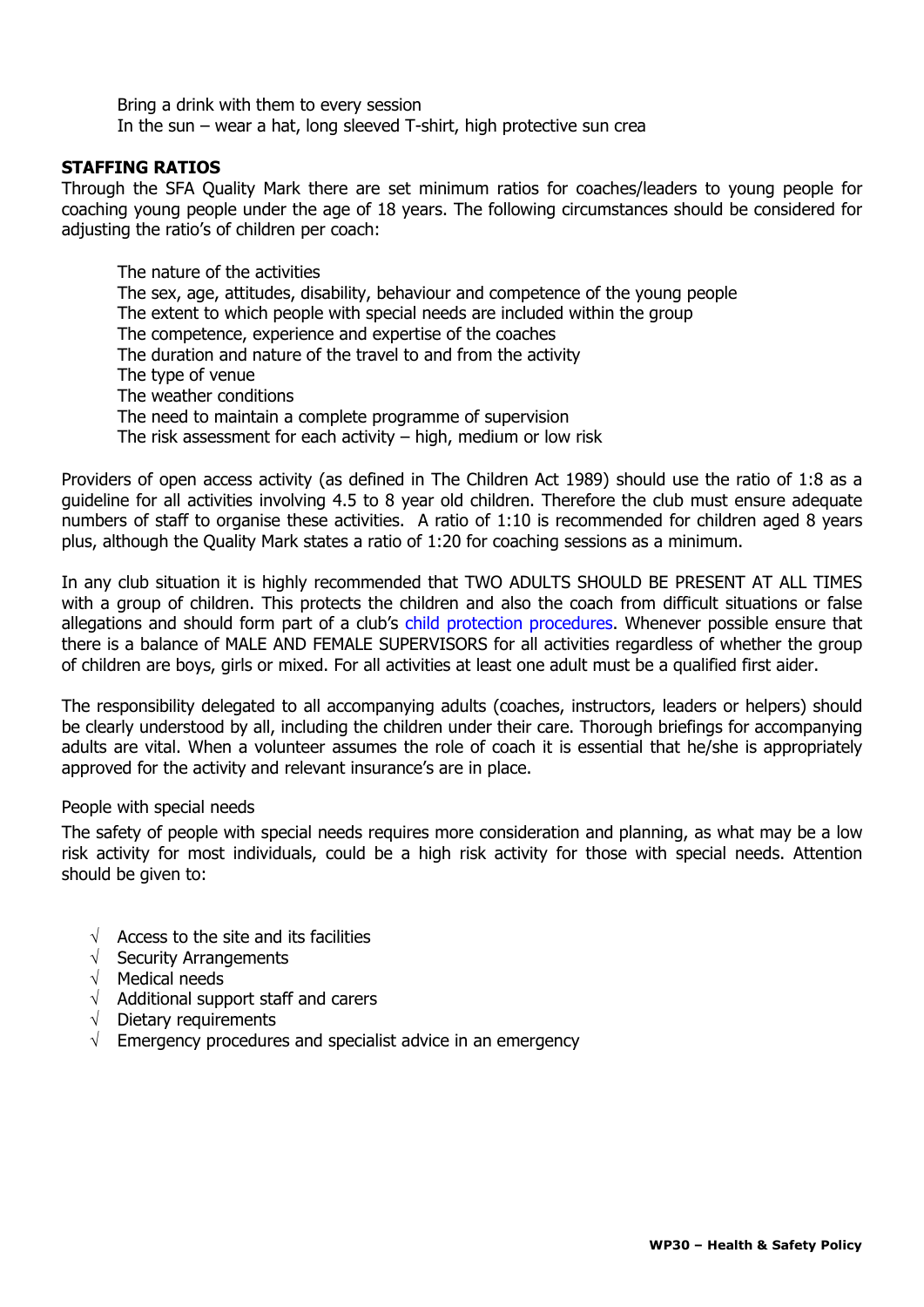# **GUIDELINES FOR DEALING WITH AN INCIDENT/ACCIDENT**

# **Step-By-Step Advice for Club Members**

# NAME OF CLUB

- 1. Stay calm but act swiftly and observe the situation.
- 2. Is there danger of further injuries?
- 3. Listen to what the injured person is saying.
- 4. Alert the first aider who should take appropriate action for minor injuries.
- 5. In the event of an injury requiring specialist treatment, call the emergency services.
- 6. Deal with the rest of the group and ensure that they are adequately supervised.
- 7. Do not move someone with major injuries.
- 8. Wait for the emergency medics.
- 9. Contact the injured person's parent/carer.
- 10. Complete an incident/accident report form.

## **Attachments :**

WP18 - Club Incident Report Form

## **FIRST AID**

It is highly recommended that at least every team in your club has at least one coach who is First Aid qualified. A certificate is issued to candidates who complete a course and reach the appropriate standard in casualty care which is valid for 3 years. The course can be completed in one day and is approximately £30 per candidate.

## **General information about First Aid equipment:**

It is essential that first aid equipment is checked frequently, therefore ensuring sufficient quantities and all items are usable. Always replenish contents of the first aid boxes and kit as soon as possible after use. Items should not be used after the expiry date shown on packets.

On-site first aid equipment

**First aid boxes should be made of suitable material and designed to protect the contents from damp and dust. First aid box should be clearly identifiable. The first aid box should contain only those items which a first aider has been trained to use.**